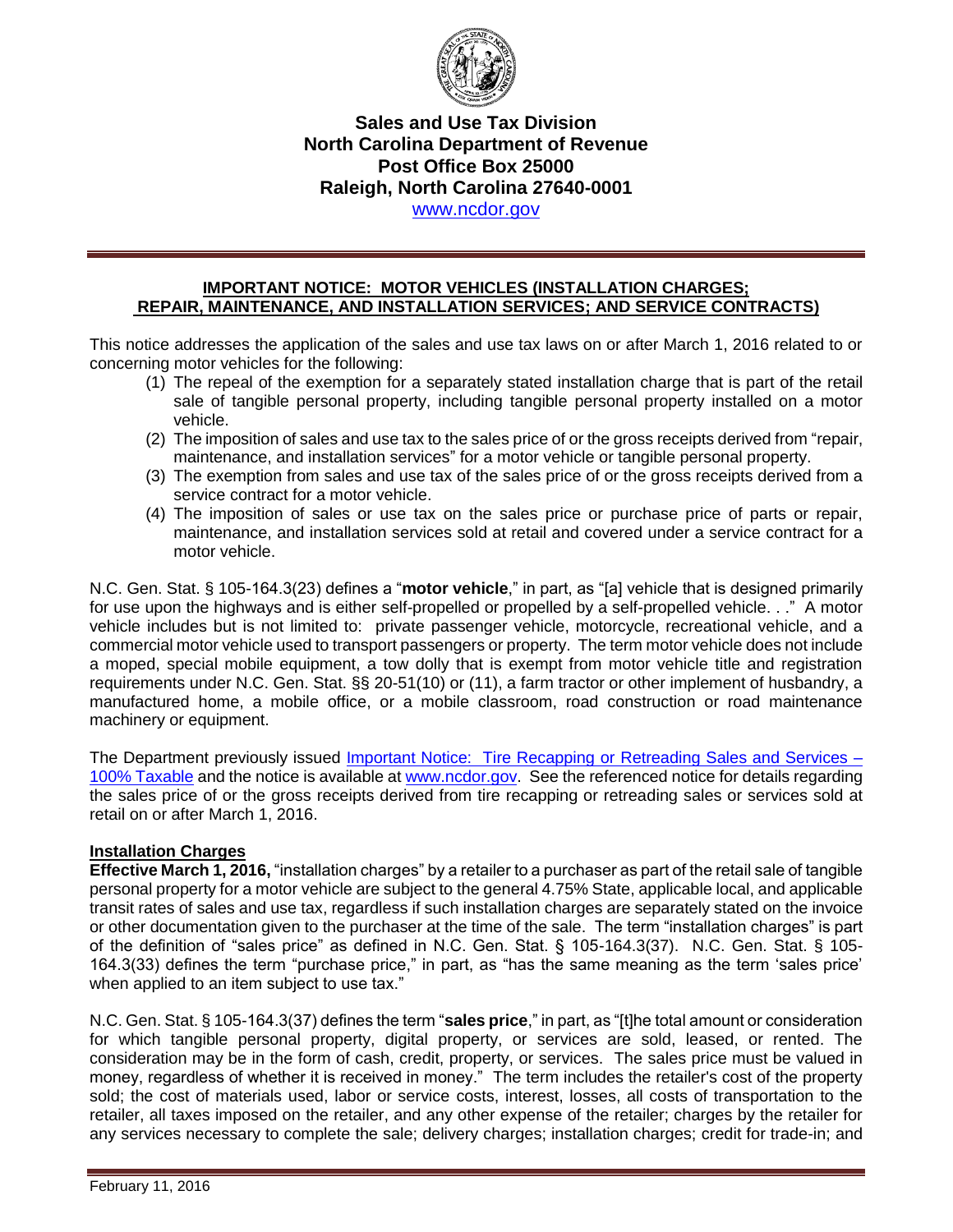certain discounts that are reimbursable by a third party and can be determined at the time of sale in the manner required by the statute.

*Example: An automobile dealership sells and installs an alternator for a customer on April 1, 2016. The point of sale receipt issued by the dealership to its customer reflects a charge of \$150.00 for the alternator and a separate charge of \$100.00 for installation of the alternator. The sales price of the installed alternator is \$250.00 and is the retail sales price on which the dealership is liable for the general 4.75% State, applicable local (2.00% or 2.25%), and applicable transit (0.50%) rates of sales and use tax.* 

For sales prior to March 1, 2016, N.C. Gen. Stat. § 105-164.13(49) provides an exemption from sales and use tax for the portion of the sales price for installation charges separately stated on an invoice or similar billing document given to the purchaser at the time of sale. Effective March 1, 2016, the exemption in N.C. Gen. Stat. § 105-164.13(49) is repealed. For more detailed information on the repeal of the exemption, see [Important Notice: Repeal of Installation Charges Exemption,](https://www.ncdor.gov/documents/important-notice-repeal-installation-charges-exemption) available on the Department's website.

# **Repair, Maintenance, and Installation Services**

**Effective March 1, 2016**, the sales price of or the gross receipts derived from "**repair, maintenance, and installation services**" for a motor vehicle sold at retail by a retailer are subject to the general 4.75% State, applicable local, and applicable transit rates of sales and use tax, no matter that the motor vehicle may have been received by the retailer prior to March 1, 2016. For more detailed information, see [Directive SD-16-2,](https://www.ncdor.gov/documents/sales-use-tax-directive-16-2)  [Repair, Maintenance, and Installation Services,](https://www.ncdor.gov/documents/sales-use-tax-directive-16-2) available on the Department's website.

**Effective March 1, 2016**, N.C. Gen. Stat. § 105-164.3(33g) provides the definition of "**repair, maintenance, and installation services**" includes the following listed activities:

- a. To keep or attempt to keep tangible personal property or a motor vehicle in working order to avoid breakdown and prevent repairs.
- b. To calibrate, restore, or attempt to calibrate or restore tangible personal property or a motor vehicle to proper working order or good condition. This activity may include replacing or putting together what is torn or broken.
- c. To troubleshoot, identify, or attempt to identify the source of a problem for the purpose of determining what is needed to restore tangible personal property or a motor vehicle to proper working order or good condition.
- d. To install or apply tangible personal property except tangible personal property installed or applied by a real property contractor pursuant to a real property contract.

*Example: A person engaged in business in North Carolina operates a car wash facility. At the car wash facility, facility personnel activities generally include a variety of activities. Depending on the customer's selection, options offered and completed by facility personnel may include: vacuuming, window cleaning, interior cleaning, drying vehicles that exit an automated wash process, tire dressing, hand washing, and waxing. In addition, the facility sells items such as air fresheners, greeting cards, t-shirts, snacks, and beverages. Charges at retail on or after March 1, 2016 to customers to clean, wash, wax, or perform other similar activities are charges for repair, maintenance, and installation services. The person is a retailer and all retail sales of tangible personal property and repair, maintenance, and installation services are subject to the general 4.75% State, applicable local (2.00% or 2.25%), and applicable transit (0.50%) rates of sales and use tax.* 

*Example: An individual takes his motor vehicle to an automotive repair retailer because the vehicle from time to time makes a very loud noise while in motion. The automotive repair retailer charges the individual \$100.00 to attempt to identify the source of the noise, but the retailer is unable to determine the source of the noise as such does not occur while the motor vehicle is in the possession of the retailer. The charge by the retailer is for repair, maintenance, and installation services and the retailer is liable for the general 4.75% State, applicable local (2.00% or 2.25%), and applicable transit (0.50%) rates of sales and use tax on the \$100.00 gross receipts derived from repair, maintenance, and installation services.*

#### **Examples - Repair, Maintenance, and Installation Services**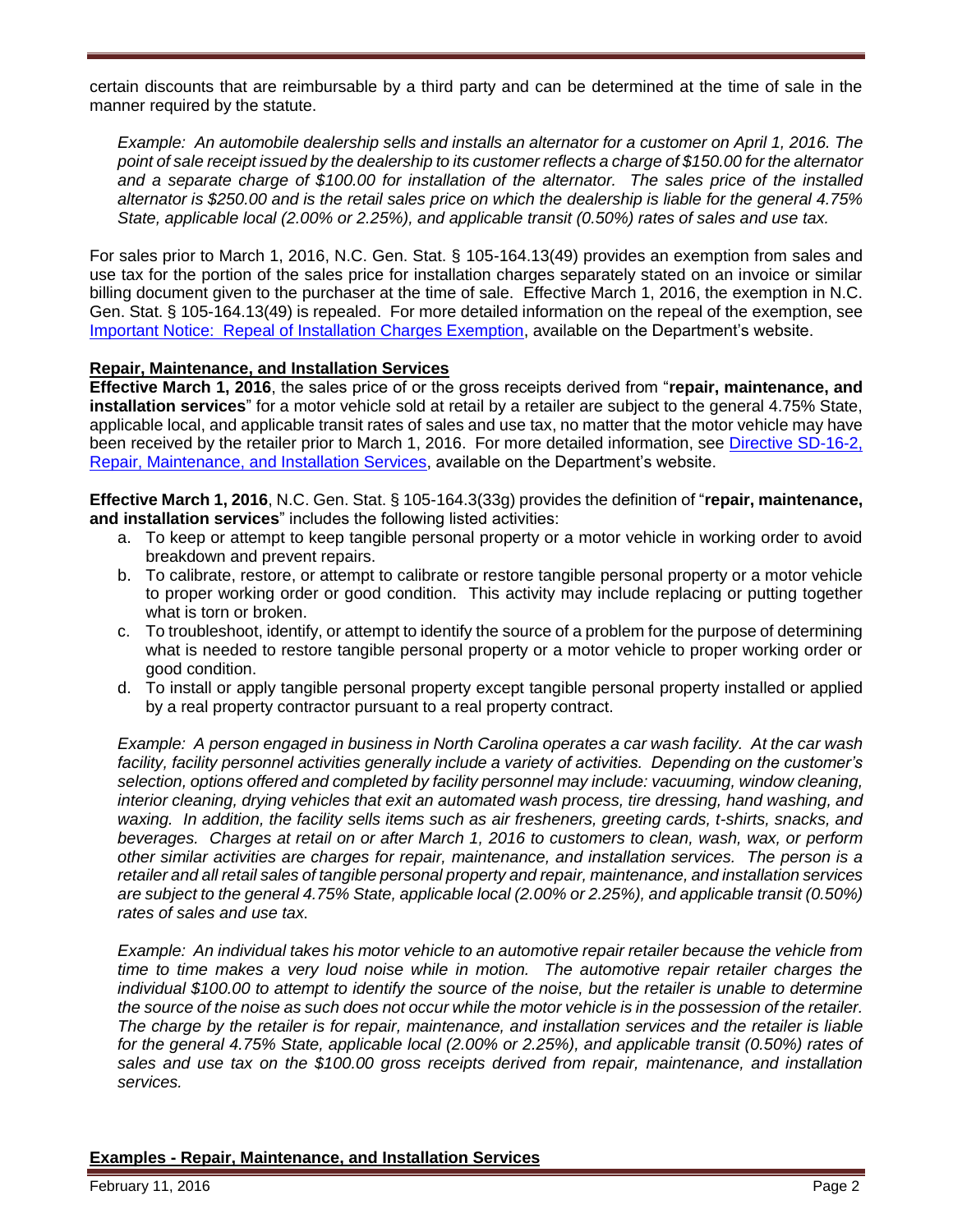Below are examples of services generally considered repair, maintenance, and installation services. This list is not all-inclusive.

- Fluid exchanges: oil, engine coolant/antifreeze, refrigerant, brake, power steering, windshield washer, transmission, differential.
- Fuel system: clean or inspect fuel injectors, visual inspection of fuel lines, adjust throttle, fuel treatment.
- Electrical: battery test, charge, or jump service; apply protective coat to battery terminals; visually inspect wiring and wiring components; test fuse; clean battery terminals or receptacles.
- Tires: rotate, mount, balance, align, patch or plug; measure or adjust pressure.
- Suspension: inspect steering and suspension; grease joints or bearings; pack bearings.
- Inspections: preventative maintenance, multi-points, brake system, visual (belts, hoses, wiring, brakes, engine components, air conditioning components, lines, windshield wipers, etc.).
- Adjust or calibrate: belt tension, speedometer, tachometer, throttle, and set or adjust spark plug gap.
- Exterior: wash, wax, or detail services; paint; remove scratches, dents, or dings; apply protective coatings (spray on bed liners, clear coat, waxes, moisture/rain protection), window tinting.
- Interior: reupholster, clean (upholstery, carpet, windows), and apply protective coatings.
- Troubleshoot a fluid leak or attempt to diagnose an unusual noise coming from a motor vehicle, whether or not the source of the leak or noise is found or remedied.
- Restore: headlights, moldings, trims, etc.
- Roadside service fees where the intent of the service call is to troubleshoot.

*Example: A tire retailer charges \$10.00 to mount a tire owned by a customer on March 15, 2016. The charge to mount the tire is a repair, maintenance, and installation service, and the retailer is liable for the general 4.75% State, applicable local (2.00% or 2.25%), and applicable transit (0.50%) rates of sales and use tax on the \$10.00 charge.* 

*Example: An auto repair retailer receives a service call from a stranded motorist on the side of a road in North Carolina. The customer indicates the motor vehicle will not start and is uncertain as to the problem. The auto repair retailer responds to the call by physically locating the stranded customer along with the motor vehicle. The auto repair retailer determines that a battery cable connection is loose and, after tightening the connection, the motorist is able to start the motor vehicle. The auto repair retailer issues an invoice for \$100.00 for a road service fee to the motorist while at the site of the repair. The road service fee is a repair, maintenance, and installation service, and the auto repair retailer is liable for the general 4.75% State, applicable local (2.00% or 2.25%), and applicable transit (0.50%) rates of sales and use tax on the gross receipts of \$100.00.*

# **Exceptions**

The tax imposed per N.C. Gen. Stat. § 105-164.4(a)(16) on "repair, maintenance, and installation services" does not apply to the sales price of or the gross receipts derived from the transactions below. Such are not considered "repair, maintenance, and installation services." This list is not all-inclusive.

- State safety or emission inspections for motor vehicles.
- Self-service cleaning of motor vehicles (drive-thru or coin-operated).
- Towing solely for transportation and that is not part of the sales price of tangible personal property or repair, maintenance, and installation services (wrecker service company).
- Storage fees by a storage facility.

*Example: A person's motor vehicle is not in working order. The owner arranges for a towing service to only transport the motor vehicle to a mechanic in North Carolina. The charge by the company for the towing service to the owner is not subject to sales or use tax.* 

Sales by a person whose **only** business activity is providing repair, maintenance, and installation services where the person's activities do not otherwise meet the definition of "retail trade," as defined by N.C. Gen. Stat. § 105-164.3(34a), are not subject to sales and use tax.

*Example: A person engaged in business in North Carolina operates a motor vehicle detailing service and the person does not sell tangible personal property, service contracts or other items at retail, and does not meet the definition of "retail trade." While the detailing service meets the definition of "repair,*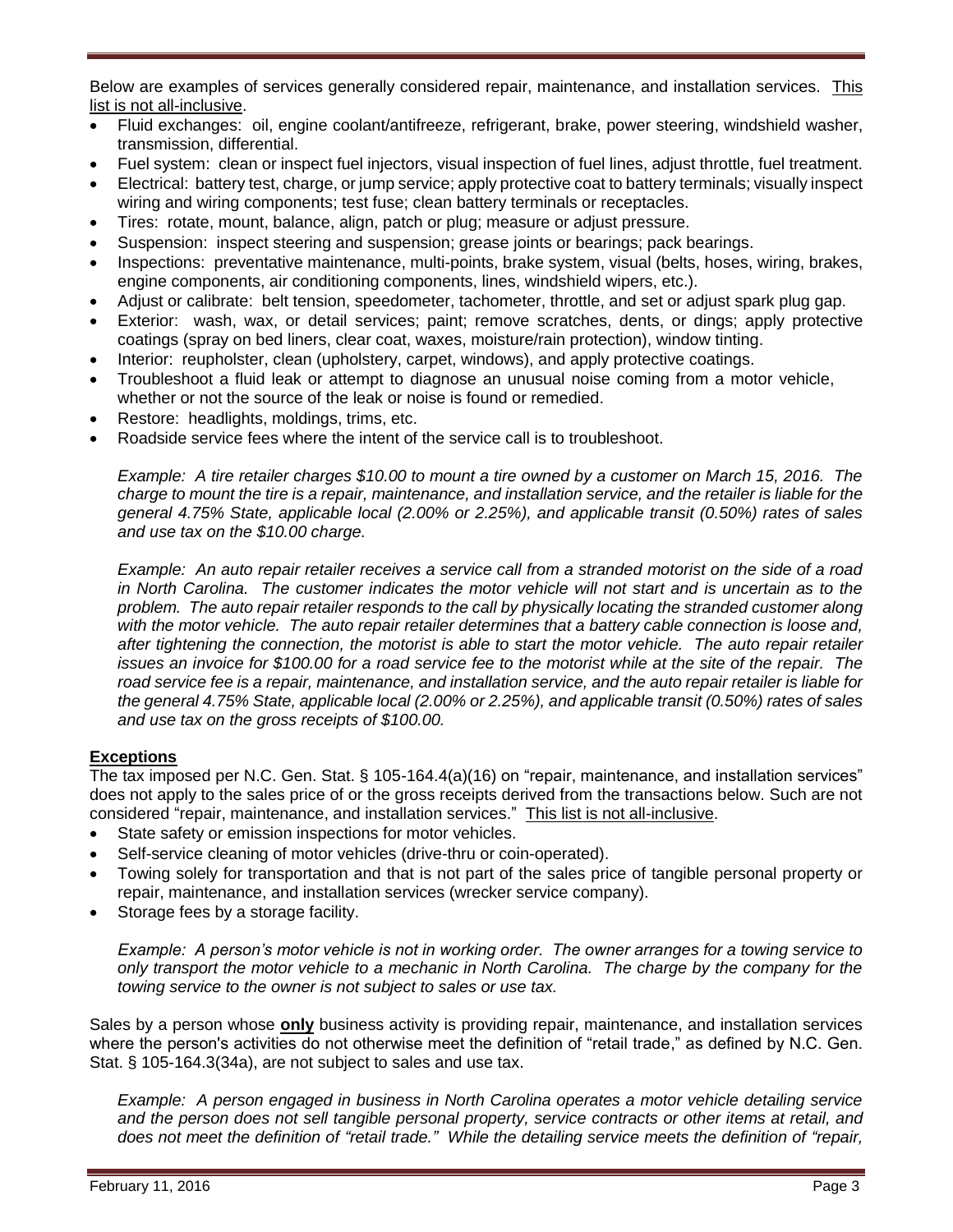*maintenance, and installation services", the person is not a "retailer" since the person's only business activity is the detailing of motor vehicles.*

# **Services Necessary to Complete the Sale**

N.C. Gen. Stat. § 105-164.3(37) provides, in part, the term "sales price" includes charges by the retailer for any services necessary to complete the sale. The following are services necessary to complete the sale and are part of the sales price of repair, maintenance, and installation services when such charge is by the retailer to the customer, regardless that any charge for such may be separately stated on the invoice or other documentation given to the purchaser. This list is not all-inclusive.

- Trip charge.
- Towing charge or fee.
- Pickup fee.

*Example: A person's car is not in working order and requires repair services. The car owner arranges for a mechanic in North Carolina to provide towing and repair services for the car. The mechanic charges \$175.00 for the towing service and \$1,125.00 for the repair services. The mechanic collects and remits sales and use tax at the general 4.75% State, applicable local (2.00% or 2.25%), and applicable transit (0.50%) rates of sales and use tax on the \$1,300.00 sales price of repair, maintenance, and installation services.*

*Example: A person's car is not in working order and requires repair services. The car owner asks for a mechanic in North Carolina to arrange towing and the repair services for the car. The mechanic hires a wrecker service to tow the car to the mechanic's shop in North Carolina. The wrecker service charges the mechanic \$175.00 for the towing service. The sale of the towing service by the wrecker service to the mechanic is not subject to sales and use tax. The mechanic repairs the car and charges the car owner \$1,125.00 for repair services and \$225.00 for the towing service. The mechanic collects sales tax at the general 4.75% State, applicable local (2.00% or 2.25%), and applicable transit (0.50%) rates of sales and use tax on the \$1,350.00 sales price of repair, maintenance, and installation services.*

#### **Specific Exemptions - Parts and Repair, Maintenance, and Installation Services**

**Effective March 1, 2016**, N.C. Gen. Stat. § 105-164.13(61b) provides an exemption for "[r]epair, maintenance, and installation services purchased for resale."

*Example: The purchase of labor services (such as balance or align tires, etc.) by a motor vehicle collision repair shop from a tire retailer where the motor vehicle collision repair shop will include the purchased labor services in the sales price of the collision repairs sold at retail to the motor vehicle owner or insurance company of the motor vehicle owner, should be purchased from the tire retailer without payment of sales and use tax.*

*Example: On or after March 1, 2016, an automotive dealership needs repair, maintenance, and installation services to restore a motor vehicle in its inventory to proper working order. The dealership arranges for an automotive repair shop to provide the necessary repair, maintenance, and installation services. The dealership should purchase the repair, maintenance, and installation services without payment of sales and use tax as such are purchased for resale for a vehicle held in inventory for sale.*

**Effective March 1, 2016**, N.C. Gen. Stat. § 105-164.(13)(62a) codifies the historical treatment of a dealer's or manufacturer's warranty for sales and use tax purposes for a replacement item, a repair part, or other tangible personal property under a dealer's warranty or a manufacturer's warranty. Additionally, the exemption as enacted provides that "repair, maintenance, and installation services to maintain or repair tangible personal property or a motor vehicle pursuant to a manufacturer's warranty or a dealer's warranty" are not subject to sales and use tax.

# **Service Contract for a Motor Vehicle**

**Effective March 1, 2016,** the sales price of or the gross receipts derived from the sale or the renewal of a service contract, sold at retail for a motor vehicle on or after March 1, 2016, is exempt from sales and use tax due to changes in the exemption in N.C. Gen. Stat. § 105-164.4I(b)(1)**. Prior to March 1, 2016**, the sales price of or the gross receipts derived from the sale or the renewal of a service contract sold at retail for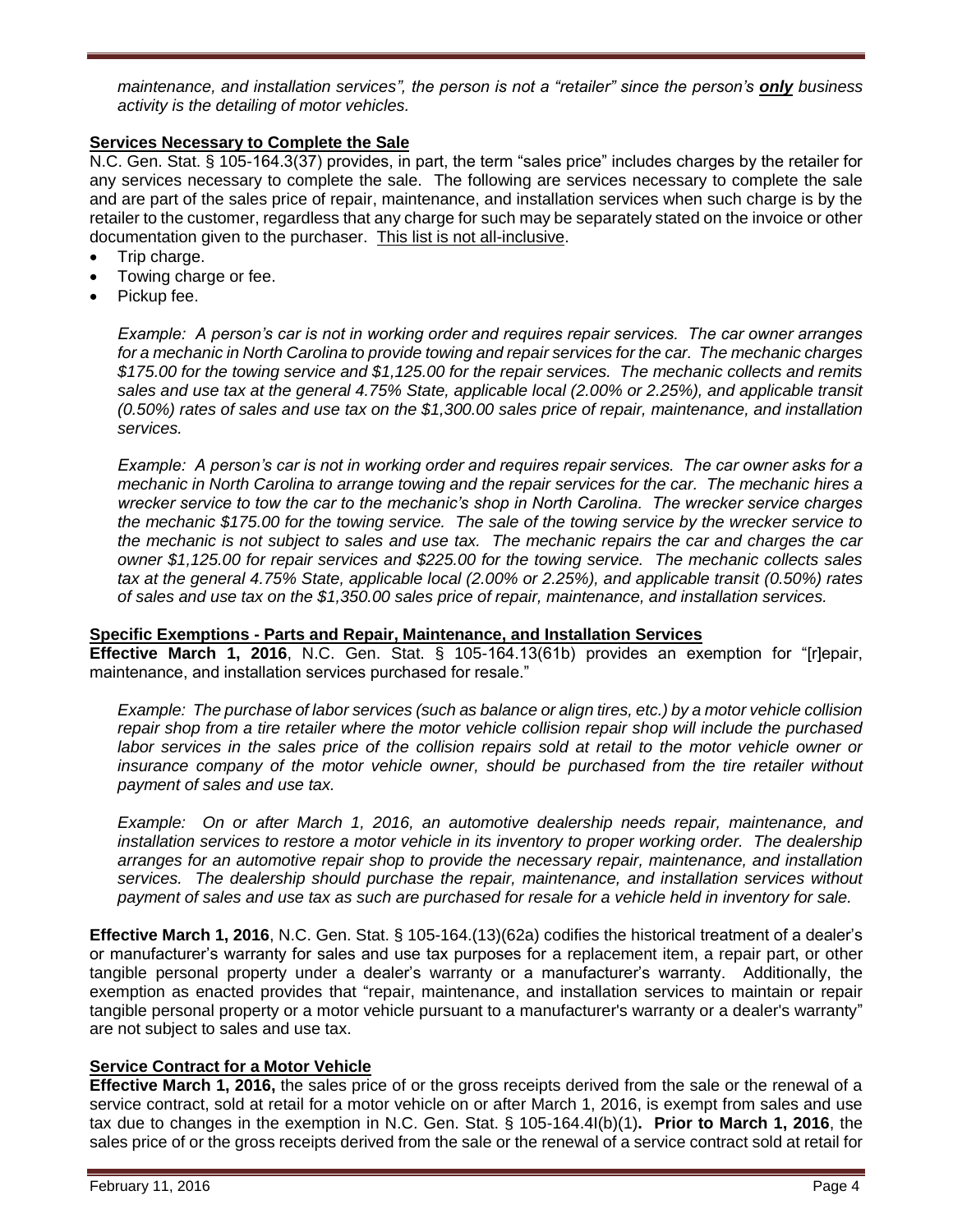a motor vehicle is subject to the general 4.75% State, applicable local (2.00% or 2.25%), and applicable transit (0.50%) rates of sales and use tax.

**Effective March 1, 2016**, N.C. Gen. Stat. § 105-164.3(38b) as amended, defines "**service contract**" as "[a] contract where the obligor under the contract agrees to maintain or repair tangible personal property, regardless of whether the property becomes a part of or is affixed to real property, or a motor vehicle. Examples of a service contract include a warranty agreement other than a manufacturer's warranty or dealer's warranty provided at no charge to the purchaser, an extended warranty agreement, a maintenance agreement, a repair contract, or a similar agreement or contract." The Department has previously provided guidance concerning the definition of "obligor" in *Important Notice: Service Contracts*, issued September 26, 2014, wherein **"obligor**" is defined as "a person who is legally, or contractually, obliged to provide the services for the service contract to the purchaser."

The sales price of or the gross receipts derived from a service contract sold at retail that covers the entire motor vehicle, except for exclusions for normal wear and tear for certain items or regular maintenance items, is a service contract for a motor vehicle exempt from sales and use tax, provided any charge for such is separately stated on the invoice or other similar document given to the purchaser at the time of sale. A service contract for a motor vehicle exempt from sales or use tax on or after March 1, 2016, is often referred to as a bumper to bumper service contract. A retailer of a service contract for a motor vehicle must be able to document that the service contract is for the entire vehicle as discussed herein, and the retailer is not required to obtain a certificate of exemption from a purchaser. A service contract for a motor vehicle as discussed herein is exempt from sales and use tax no matter if the sale occurs at the time of the sale of the motor vehicle or subsequent the sale of the motor vehicle provided the retailer or wholesale merchant maintains proper records to establish a sale is exempt from sales and use tax.

# **Deductible or Fixed Fee Related to Service Contract**

When a deductible or similar fee as set forth in a service contract for a motor vehicle is due in conjunction with maintenance or repairs completed under the service contract, whether or not the fee is subject to sales and use tax depends on if the fee is part of the sales price of a replacement part, a repair part, or for the repair, maintenance, and installation services. If the fee is part of the sales price, it is subject to sales and use tax. If the fee is not part of the sales price, it is not subject to sales and use tax.

# **An Item or Repair, Maintenance, and Installation Services for a Service Contract for a Motor Vehicle**

**Effective March 1, 2016**, the sales price of or the gross receipts derived from the sale of tangible personal property or repair, maintenance, and installation services on or after March 1, 2016 are subject to sales or use tax, regardless that the service contract for a motor vehicle may have been purchased prior to March 1, 2016 and was subject to sales and use tax at the time of the purchase.

*Example: On March 31, 2016, a motor vehicle covered by a service contract for a motor vehicle needs a new transmission. The obligor arranges for the transmission work for the vehicle to be performed by an automotive repair retailer in North Carolina. The obligor is charged \$1,000.00 by the automotive repair shop for the sale and installation of the new transmission. The automotive repair retailer is liable for the general 4.75% State, applicable local (2.00% or 2.25%), and applicable transit (0.50%) rates of sales and use tax on the \$1,000.00 sales price of the installed transmission, covered under the service contract for the motor vehicle, and sold at retail to the obligor.* 

*Example: Using the same facts as the immediately prior example, except the service contract only covers \$800.00 towards the purchase and installation of the new transmission. Additionally, the owner of the vehicle is liable for the remaining \$200.00. The total sales price of \$1,000.00 charged by the automotive repair shop is the taxable amount on which the retailer is liable for the general 4.75% State, applicable local (2.00% or 2.25%), and applicable transit (0.50%) rates of sales and use tax; no matter that a portion of the sales price is paid by each the obligor and the owner of the motor vehicle.*

*Example: On March 31, 2016, a motor vehicle covered under a service contract for a motor vehicle experiences an electrical problem. The obligor arranges for diagnostic services for the motor vehicle to be performed by an automotive repair retailer in North Carolina at the residence of the owner of the motor vehicle. The retailer charges the obligor \$50.00 for the diagnostic services and \$25.00 for a trip charge. The automotive repair retailer is liable for the general 4.75% State, applicable local (2.00% or 2.25%),*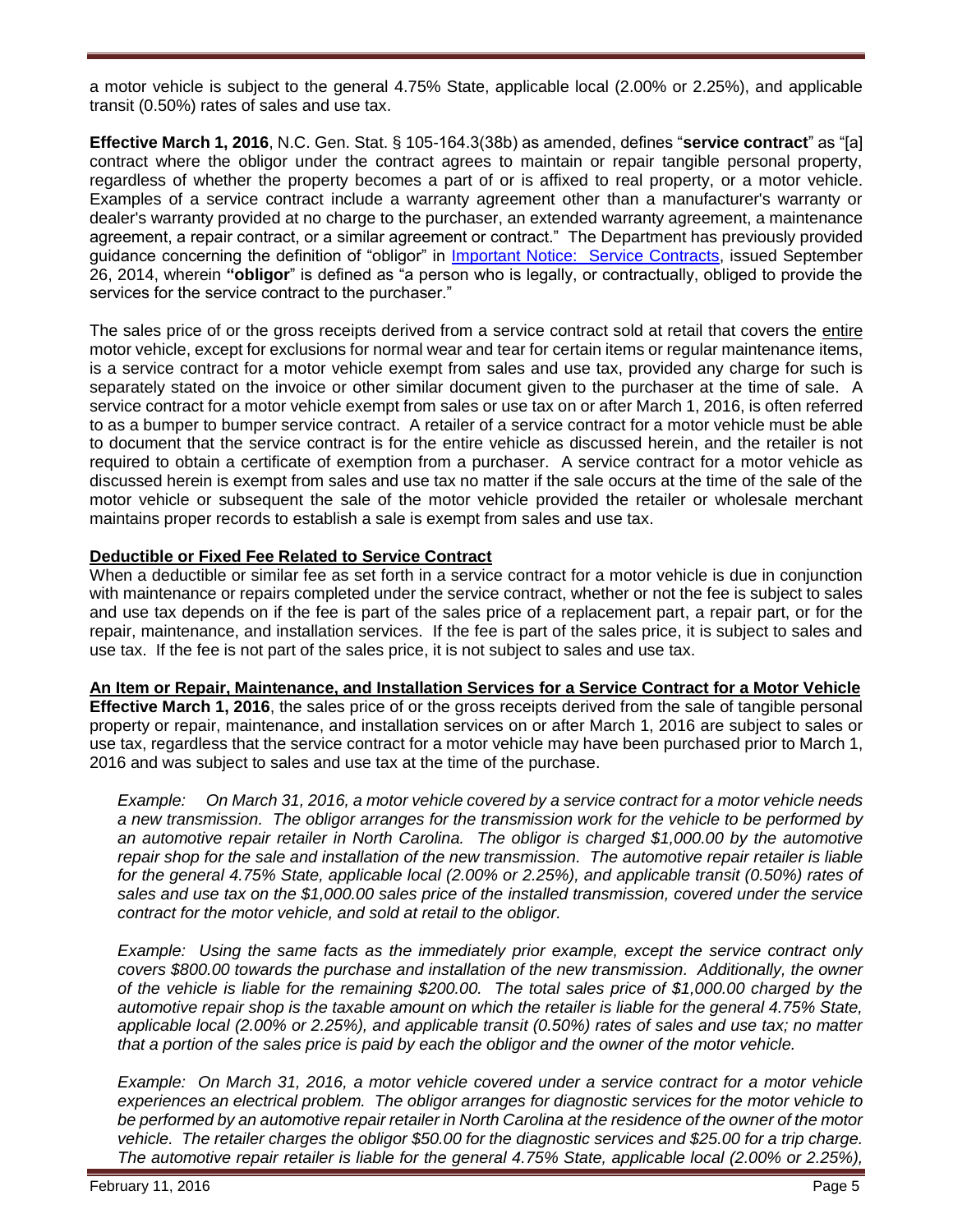*and applicable transit (0.50%) rates of sales and use tax on the \$75.00 sales price of the repair, maintenance, and installation services sold at retail to the obligor.* 

*Example: On March 31, 2016, a motor vehicle covered under a service contract for a motor vehicle needs a new engine, water pump, related belts, and the radiator recored. The obligor arranges for necessary repairs to the motor vehicle to be performed by an automotive repair retailer in North Carolina. The obligor is charged \$3,000.00 by the automotive repair retailer for the sale and installation of the new engine, water pump, and related belts. In addition, the automotive repair retailer charges \$300.00 to recore the radiator. The automotive repair retailer is liable for the general 4.75% State, applicable local (2.00% or 2.25%), and applicable transit (0.50%) rates of sales and use tax on the sales price of \$3,300.00 comprised of \$3,000.00 for the sale and installation of the engine, water pump, and related belts and \$300.00 for the repair, maintenance, and installation services to recore the radiator.* 

# **Sales Price of a Service Contract for a Motor Vehicle Leased or Rented**

**Effective March 1, 2016**, N.C. Gen. Stat. § 105-187.5(a) as amended provides, in part, that "[t]he portion of a lease or rental billing or payment that represents any amount applicable to the sales price of a service contract as defined in G.S. 105-164.3 should not be included in the gross receipts subject to the tax imposed by [Article 5A of the North Carolina General Statutes]." Such amount of the lease or rental payment applicable to the sales price of a service contract for a motor vehicle sold at retail and sourced to this State should be separately stated on the monthly billing or other documentation given to the purchaser. N.C. Gen. Stat. 105-187.5(a) further provides "[w]here a retailer fails to separately state any portion of a lease or rental billing or payment that represents an amount applicable to the sale price of a service contract, the amount is deemed to be part of the gross receipts of a lease or rental of a vehicle."

Additionally, before, on, or after March 1, 2016, the sales price of or the gross receipts derived from the sales price of a service contract for tangible personal property attached to a motor vehicle leased or rented should not be included in the gross receipts subject to the highway use tax imposed by Article 5A. Such amount of the lease or rental payment applicable to the sales price of a service contract for tangible personal property sold at retail for a motor vehicle and sourced to this State should be separately stated on the monthly billing or other documentation given to the purchaser. Where a retailer fails to separately state any portion of a lease or rental billing or payment that represents an amount applicable to the sales price of or the sales tax on a service contract for tangible personal property, the amount is deemed to be part of the gross receipts of a lease or rental of a vehicle and such amount is subject to the highway use tax imposed per N.C. Gen. Stat. § 105-187.5.

# **Process to Purchase Qualifying Items Exempt from Sales and Use Tax**

To purchase qualifying parts; repair, maintenance, and installation services; or other items for resale exempt from sales and use tax, a person should issue to a seller [Form E-595E, Streamlined Sales and Use Tax](https://www.ncdor.gov/documents/form-e-595e-streamlined-sales-and-use-tax-agreement-certificate-exemption)  [Agreement Certificate of Exemption,](https://www.ncdor.gov/documents/form-e-595e-streamlined-sales-and-use-tax-agreement-certificate-exemption) in connection with a qualifying purchase as the seller's authority to exempt the sale from sales and use tax. Alternatively, the data elements, as required by N.C. Gen. Stat. § 105-164.28(a) to substantiate an exemption, may be provided to a seller. A person who does not collect the applicable sales or use tax on the retail sale or gross derived from an item subject to tax per N.C. Gen. Stat. § 105-164.4 remains liable for the tax due, unless the person maintains proper records to establish a sale is exempt from sales or use tax.

# **Exemption Certificate or Documentation Transition**

Effective March 1, 2016, N.C. Gen. Stat. § 105-164.13(62), as amended, provides an item or repair, maintenance, and installation services used to maintain or repair a motor vehicle pursuant to a service contract are not exempt from sales and use tax when sold by a retailer. A person, who purchases an item or repair, maintenance, and installation services for the purpose of resale, does not have to renew its exemption certificate previously executed with a seller. The seller can continue to rely on the previously executed blanket exemption certificate or data elements required by N.C. Gen. Stat. § 105-164.28(a) provided there is a recurring business relationship between the buyer and seller. A recurring business relationship exists when a period of no more than 12 months elapse between sales transactions.

Effective March 1, 2016, a person whose only purchases are of items or repair, maintenance, and installation services covered under service contracts sold for motor vehicles, and the person does not otherwise resale such items, should give notice to each seller that may rely on a previously executed exemption certificate